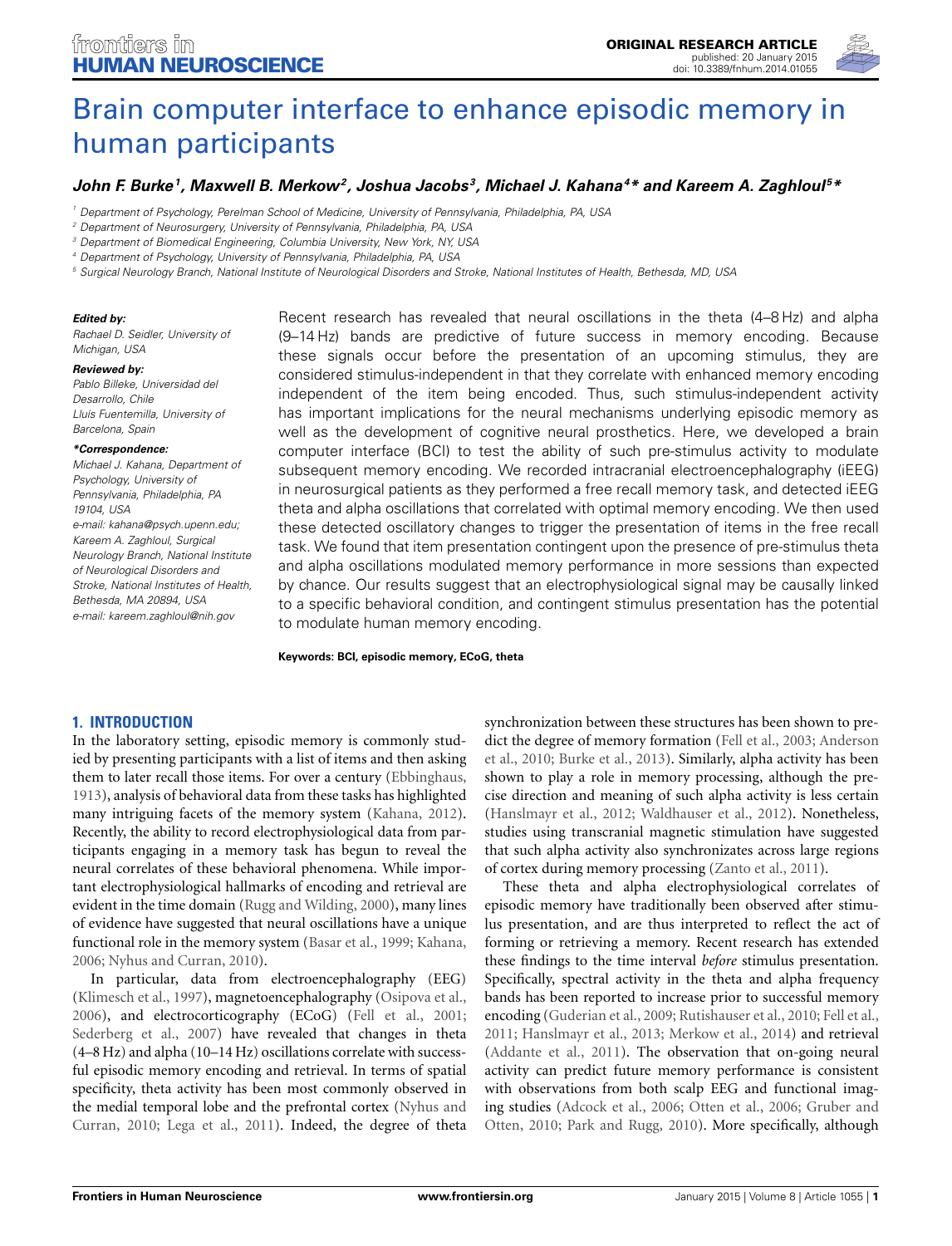human surface recordings have suggested that theta power in particular is elevated before successful encoding [\(Guderian et al.](#page-8-13), [2009](#page-8-13); [Rutishauser et al., 2010;](#page-9-4) [Hanslmayr et al.](#page-8-15), [2013](#page-8-15)), human intracranial recordings from the medial temporal love have also consistently identified an alpha component to this pre-stimulus activity [\(Fell et al., 2011;](#page-8-14) [Merkow et al.](#page-8-16), [2014](#page-8-16)). Thus, empirically, there is data to support that both theta and alpha oscillations play a role in human pre-stimulus memory processing.

These results place episodic memory into the larger context of higher order cognitive functions that are enhanced by ongoing oscillatory act[ivity](#page-9-6) [\(Linkenkaer-Hansen et al.](#page-8-21)[,](#page-9-6) [2004](#page-8-21)[;](#page-9-6) Wyart and Tallon-Baudry, [2009](#page-9-6)). The functional role of such oscillations in relation to the cognitive event of interest remains speculative; possible mechanisms include increased attention [\(Driver and Frith,](#page-8-22) [2000](#page-8-22); [van Boxtel and Böcker, 2004](#page-9-7)), phase reorganization to optimize encodi[ng or retrieval](#page-8-24) [\(Hasselmo et al.](#page-8-23)[,](#page-8-24) [2002](#page-8-23)[;](#page-8-24) Hasselmo and Eich[enbaum,](#page-9-8) [2005](#page-8-24)[\),](#page-9-8) [or](#page-9-8) [the](#page-9-8) [evolution](#page-9-8) [of](#page-9-8) [temporal](#page-9-8) [context](#page-9-8) [\(](#page-9-8)Polyn et al., [2005](#page-9-8); [Manning et al., 2011](#page-8-25)). It is clear, however, that prestimulus oscillations, especially in the theta and alpha frequency bands, are correlated with a heightened ability to both encode and retrieve memories. Therefore, if devices could be designed to induce these signals, it may be possible to selectively enhance the episodic memory system [\(Serruya and Kahana](#page-9-9), [2008\)](#page-9-9).

Before devices can be engineered using these pre-stimulus signals, however, it is necessary to establish their causal role, if any, during memory encoding. In particular, the presence of an oscillation before the successful encoding of an episodic memory does not necessarily suggest that inducing that oscillation will enhance successful encoding. Brain computer interface (BCI) experimental paradigms offer an attractive methodology to test this set of issues. Using real-time feedback, a particular electrophysiological event of interest can be used to trigger the presentation of an item to be remembered, and the corresponding beha[vioral response can subsequently be investigated \(](#page-8-26)Jarosiewicz et al., [2008;](#page-8-26) [Legenstein et al., 2010](#page-8-27); [Berger et al.](#page-8-28), [2011](#page-8-28)). This reverses the traditional dependent and independent variables of the experiment: instead of analyzing electrophysiological correlates of memory, we can analyze the mnemonic correlates of electrophysiology. If the neural oscillation plays a mechanistic role in memory encoding, then a modulation of the electrophysiology should cause an analogous modulation of the behavioral response. Studies using this BCI approach have established that pre-stimulus theta oscillations in the rabbit hippocampus are sufficient to double the learning rate in an associative learning task [\(Seager et al.](#page-9-10), [2002](#page-9-10); [Griffin et al., 2004](#page-8-29)). Here, we implement a similar approach in humans participants to investigate the role of pre-stimulus theta oscillations in episodic memory.

#### **2. MATERIALS AND METHODS**

#### **2.1. PARTICIPANTS**

Participants with medication-resistant epilepsy underwent a surgical procedure in which grid, strip, and depth electrodes were implanted for seizure localization. Data were collected at Thomas Jefferson University Hospital and the Hospital of the University of Pennsylvania. Our research protocol was approved by the institutional review board at each hospital and informed consent was obtained from the participants and their guardians. Our final participant pool consisted of 14 patients (5 Female) leftlanguage dominant). Language dominance was assessed by either the patients' handedness, a clinically administered intracarotid injection of sodium amobarbital (Wada test), or fMRI using a verb generation task (Thomas Jefferson Hospital).

#### **2.2. RECORDINGS**

Clinical indications alone determined electrode number and placement. Subdural (grids and strips) and depth contacts were spaced 10 mm and 8 mm apart, respectively. Depth electrodes are placed using a frameless stereotactic approach. We recorded intracranial EEG (iEEG) using a Nicolet, Grass Telefactor, or Nihon-Kohden EEG system. Depending on the amplifier and the discretion of the clinical team, the signals were sampled at 400 Hz (Grass), 512 Hz (Nicolet) 500 Hz, 1000 Hz, or 2000 Hz (Nihon Khoden). Signals were referenced to a common contact placed subcutaneously, on the scalp, or on the mastoid process. The testing laptop sent  $\pm$ 5 V analog pulses via an optical isolator into a pair of open lines on the clinical recording system to synchronize the electrophysiological recordings with behavioral events.

For *post-hoc* analyses, all recorded traces were resampled at 256 Hz, and a fourth order 2 Hz stopband butterworth notch filter was applied at 60 Hz to eliminate electrical line noise. In addition, signals were converted to a bipolar montage by differencing the signals between each pair of immediately adjacent contacts on grid, strip, and depth electrodes. We defined the bipolar montage in our data-set based on the geometry of ECoG electrode arrangements. For every grid, strip and depth probe, we isolated all pairs of contacts that were positioned immediately adjacent to one another; bipolar signals were then found by differencing the signals between each pair of immediately adjacent contacts [\(Anderson et al., 2010](#page-8-10)). The resulting bipolar signals were treated as new virtual electrodes (henceforth referred to as *electrodes* throughout the text), originating from the mid-point between each contact pair [\(Burke et al., 2013](#page-8-11)). All subsequent analyses were performed using these derived bipolar signals.

Contact localization was accomplished by co-registering the post-op CTs with the post-op MRIs using both FSL Brain Extraction Tool (BET) and FLIRT software packages and mapped to both MNI and Talairach space using an indirect stereotactic technique and OsiriX Imaging Software DICOM viewer package. Pre-op MRI's were used when post-op MR images were were not available.

## **2.3. FREE RECALL TASK**

## *2.3.1. Standard version*

Each patient participated in both standard and BCI versions of a free recall episodic memory task. Tasks were administered at the patient's bedside using the python experimental programming language (PyEPL) [\(Geller et al., 2007\)](#page-8-30). In each version, participants were shown lists of common nouns chosen at random and without replacement from a pool of high-frequency nouns. Each word was visually presented to the patient on a laptop computer screen placed at an arm's length from the patient. Each experimental session of the standard version contained up to 20 lists, and each list contained 15 words. At the start of each trial, a plus sign appeared at the center of the screen to alert patients to the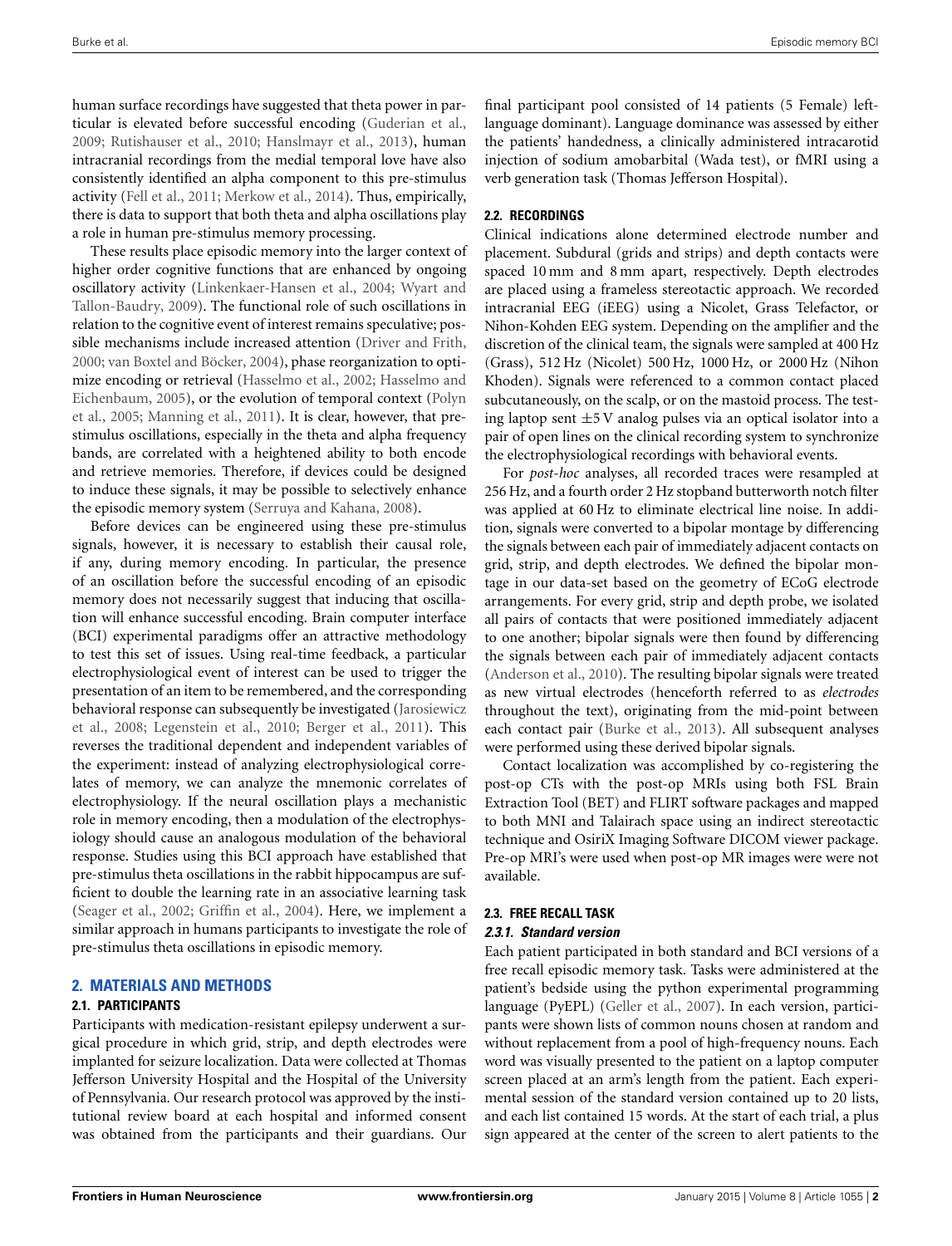upcoming word presentation and to encourage them to fixate on the center of the screen. The plus sign appeared for 1600 ms, followed by an inter-stimulus interval (ISI). The length of the ISI depended on each version of the task. In the standard version of the task, the ISI was 800 ms followed by a randomly jittered 0 to 400 ms blank interval. The random ISI served to decorrelate physiological responses from successive word presentations. In the BCI version of the task, lists were composed of 10 words that also appeared on the screen for 1600 ms. However, in the BCI version of the task, the length of the ISI depended on the electrophysiologic data (see below).

Immediately after each list presentation, patients were given a series of simple arithmetic problems. This end-of-list distractor task served to reduce the large advantage accorded to end-of-list items during recall [\(Howard and Kahana](#page-8-31), [1999\)](#page-8-31). Each problem took the form of  $A + B + C =$ ??, where *A*, *B*, and *C* were randomly chosen positive integers from the set one through nine. After patients solved arithmetic problems for at least 20 s, we presented a row of asterisks accompanied by a 300 ms tone signaling the start of the recall period. Patients were given 45 s to recall list items in any order (standard free-recall instructions). After each session, vocal responses, digitally recorded during the trial, were scored for analysis. Words recalled from the most recent list were considered correct recalls.

#### *2.3.2. Brain computer interface version*

In the BCI version of the task, the timing of word presentation depended on the detection of a pre-determined neural oscillation captured from an intracranial contact. To control for variability in ISI's, each experimental session was composed of 20 lists of words divided into two blocks of ten. Lists were composed of 10 study items. In the first block, lists randomly alternated between a contingent condition and a control condition. In the contingent condition (half the lists in the block), presentation of words, and hence the ISI, were contingent on whether a calculated index of power exceeded a pre-determined high threshold. We recorded all ISIs used in the contingent condition, and the first list in the block was always a contingent condition. In the control condition (the remaining half of the lists in the first block), we presented words using the same sequence of ISIs used in one of the contingent conditions, regardless of neuronal oscillatory activity. By using an identical ISI sequence, equal amounts of time are allocated for stimulus encoding in both conditions. In the second block of the contingent condition, we used an identical procedure for determining ISIs, but in this case word presentation during the contingent condition was determined by whether the calculated index of power decreased below a pre-determined low threshold. We compared behavioral performance between the high and low contingent conditions and each condition's respective control condition. Thus, items in the contingent condition were presented based on the amount of power in during the 600 ms preceding each item. In contrast, the items in the control condition, items were presented at random periods with respect to the on-going electrophysiological activity.

#### **2.4. BRAIN COMPUTER INTERFACE**

The closed loop experimental procedure used to present oscillatory contingent word items is shown in **[Figure 1](#page-2-0)**. We used a Y-splitter to provide a copy of the recorded iEEG signals (**[Figure 1A](#page-2-0)**) to a research recording system (Neuralynx, Inc. Digital Lynx data acquisition system, Bozeman, MT; **[Figure 1B](#page-2-0)**). We amplified iEEG signals, sampled at 32 kHz, and bandpass filtered between 0.3 and 300 Hz. We temporarily stored the iEEG signal in a Matlab® (The Mathworks, Inc., Natick, MA) readable buffer using the MatCom software package (Neuralynx, Inc.) before it was written to disk to enable real-time data processing. Data from each electrode stored in this buffer was immediately

<span id="page-2-0"></span>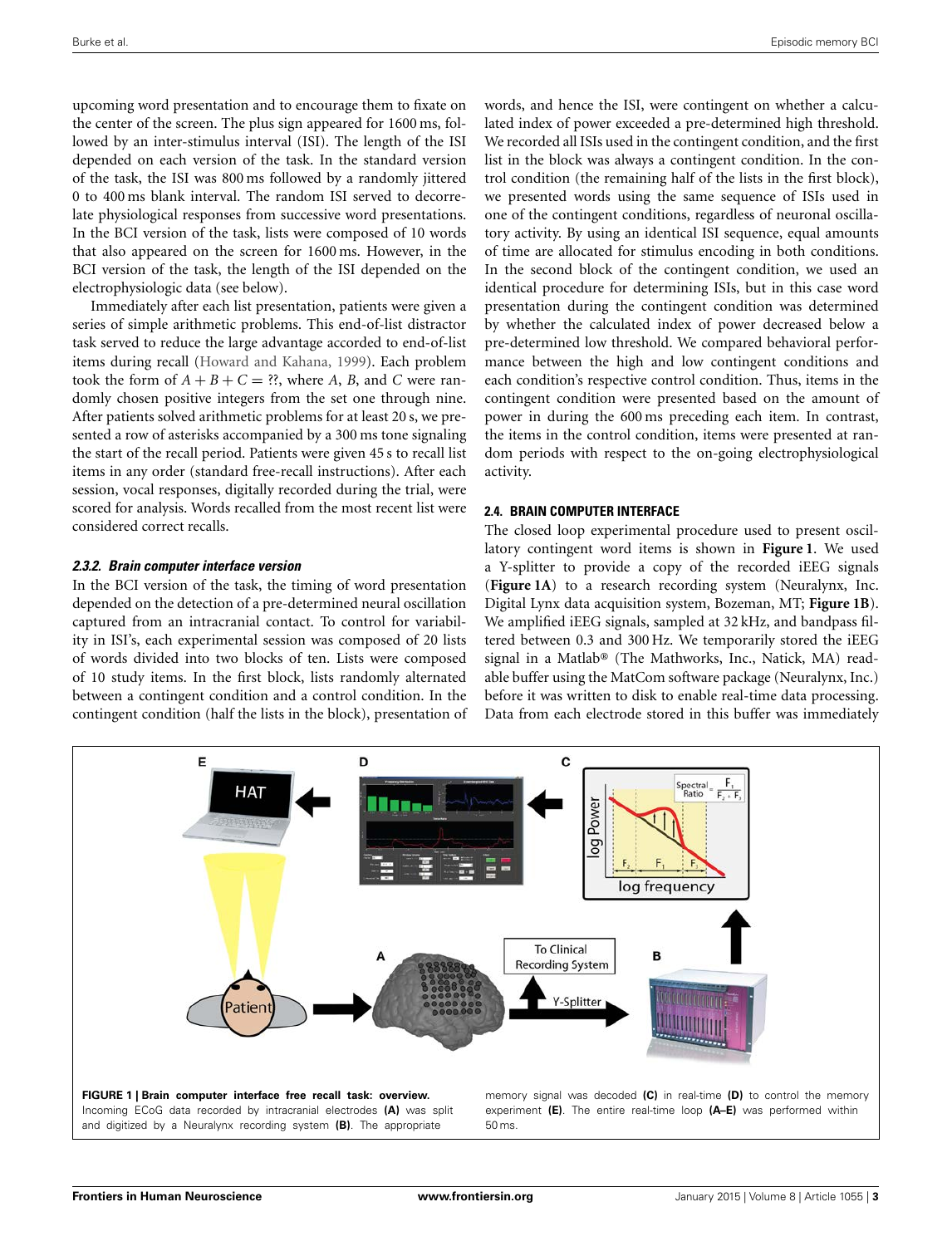downsampled to 256 Hz and then used to update and fill a 600 ms sliding window every 50 ms. We extracted theta or alpha oscillatory power from this 600 ms window using a Fast-Fourier Transform (**[Figure 1C](#page-2-0)**; see Results). We visualized the iEEG signal from the chosen electrode, and the resulting calculated index of power, in real-time using a custom Matlab GUI (**[Figure 1D](#page-2-0)**). To calculate an index of oscillatory power, we normalized the power in the frequency band of interest by dividing power in this band over the power of equal bandwidths immediately above and below the frequency bandwidth of interest [\(Seager et al.](#page-9-10), [2002\)](#page-9-10). The calculated index of power was used to determine the timing of word presentation during the BCI version of the free recall task (**[Figure 1E](#page-2-0)**).

#### **2.5. DATA ANALYSIS AND SPECTRAL POWER**

Each participant performed a standard version of the task first in order to quantify memory related changes in spectral power and to identify an optimal oscillation to be used to trigger word presentations in the subsequent BCI version. Downsampled bipolar iEEG signals captured during the standard version of the task were convolved with complex valued Morlet wavelets (wavelet number 7) to obtain magnitude and phase information [\(Addison,](#page-8-32) [2002](#page-8-32)). We used 50 wavelets with center frequencies logarithmically spaced between 2 Hz and 100 Hz. We convolved each wavelet with 3500 ms of iEEG data surrounding each word presentation, from 1000 ms before word onset to 2500 ms after word onset (a 1000 ms buffer was included on both sides of the clipped data). We squared and log-transformed the magnitude of the continuous time wavelet transform to generate a continuous measure of instantaneous power. We averaged these continuous power spectra into two time intervals: a pre-stimulus window (1000–0 ms before word presentation) and a post-stimulus window (300– 1500 ms after word presentation).

We then *z*-transformed power values separately for each session using the mean and standard deviation of each electrode's power values sampled every  $60 \pm 10$  s throughout the duration of the session [\(Burke et al.](#page-8-33), [2014b](#page-8-33)). This method allowed us to estimate the mean and standard deviation of each session separately, and corrected for any changes in impedance that occurred during that session.

To assess memory related changes in spectral power within theta (4–8 Hz) and alpha (10–14 Hz) frequencies, we averaged the instantaneous power across each time epoch, and calculated the average power separately across theta and alpha frequencies. For every electrode and for every temporal epoch, we assessed the difference in *z*-scored spectral power in the theta and alpha frequency bands during memory formation by calculating a *t*statistic on the distribution of power values during successful and unsuccessful encoding. We averaged these *t*-statistics across electrodes for each patient. To generate a *p*-value for changes in spectral power across patients, we performed a one sample *t*-test comparing these across patient distributions to zero [\(Long et al.](#page-8-34), [2014](#page-8-34)).

We also identified the electrodes that exhibited the most reliable change in theta and alpha power between successful and unsuccessful encoding for each participant and for each experimental session of the standard task. Specifically, we calculated a *t*-statistic (and a *p*-value) on the distribution of power values during successful and unsuccessful encoding as above, however we focused on the pre-stimulus window for this analysis. We selected the most reliable electrode and frequency band to use in the contingent condition (as measured by the *p*-value), with the stipulation that the *p*-value must be below the 0.05 level to be used as a trigger during the BCI version of the task.

Once the electrode and frequency band were selected, we ran the BCI version of the task. To determine if the oscillatory contingent presentation of study items significantly modulated memory performance, we compared the rate of correct recall between the contingent and control conditions for both the high and the low trigger conditions using a  $\chi^2$ -test. The  $\chi^2$ -test was generated using a  $2 \times 2$  table with trigger and control blocks as rows, and number of recalled and number of not recalled words as columns. We determined whether an individual session demonstrated a significant modulation of memory performance by identifying sessions that exhibited a significant difference in recall rate between the contingent and control conditions (*p* < 0.05). To correct for multiple comparisons across sessions, we use a fal[se discovery rate procedure at the](#page-8-35)  $Q = 0.10$  level (Genovese et al., [2002](#page-8-35)). Specifically, each of the 29 experimental BCI sessions in this study provided two *p*-values using the chi-square tests, the *p*-values for the low and the high-trigger conditions (**[Table 1](#page-4-0)**). We applied the FDR correction across all of these statistical tests to correct for multiple comparisons.

## **3. RESULTS**

Fourteen neurosurgical patients with medication resistant epilepsy underwent a surgical procedure in which intracranial electrodes were placed for seizure monitoring. After the surgery, the patients were monitored outside of the operating room with the intracranial electrodes in place for a period of 1–3 weeks. During this period, the participants agreed to run in two different tasks: a standard version of free recall (stFR) followed by an oscillatory contingent, or brain computer interface (BCI), version (bciFR; see Materials and Methods). In both versions of the task, participants were instructed to study a list of words and were then asked to freely recall as many words as possible. However, the amount of time between successive word presentations, or the interstimulus interval (ISI), differed in each version of the task. In the stFR task, the ISI was set at a fixed interval of 800 ms with a 400 ms uniformly distributed jitter. In the bciFR task, the ISI was determined by the amount of spectral power recorded from one of the patient's intracranial electrodes (**[Figure 1](#page-2-0)**). We selected the electrode and the spectral frequency band based on the data collected in the stFR task.

The stFR task is part of a much larger, multi-center study that has [been](#page-8-11) [reported](#page-8-11) [on](#page-8-11) [previously](#page-8-11) [\(Manning et al.](#page-8-25)[,](#page-8-11) [2011](#page-8-25)[;](#page-8-11) Burke et al., [2013,](#page-8-11) [2014a;](#page-8-36) [Merkow et al.](#page-8-16), [2014](#page-8-16)). Here, however, we only report on the subset of patients that also participated in the bciFR task; the BCI data are completely novel data and have not been previously reported in any study.

Behaviorally, during the stFR task, the 14 participants studied 701.8  $\pm$  382.2 words over 46.8  $\pm$  25.5 lists, and successfully recalled 27.6  $\pm$  7.6% of all words (all values represent across patient averages and standard deviations).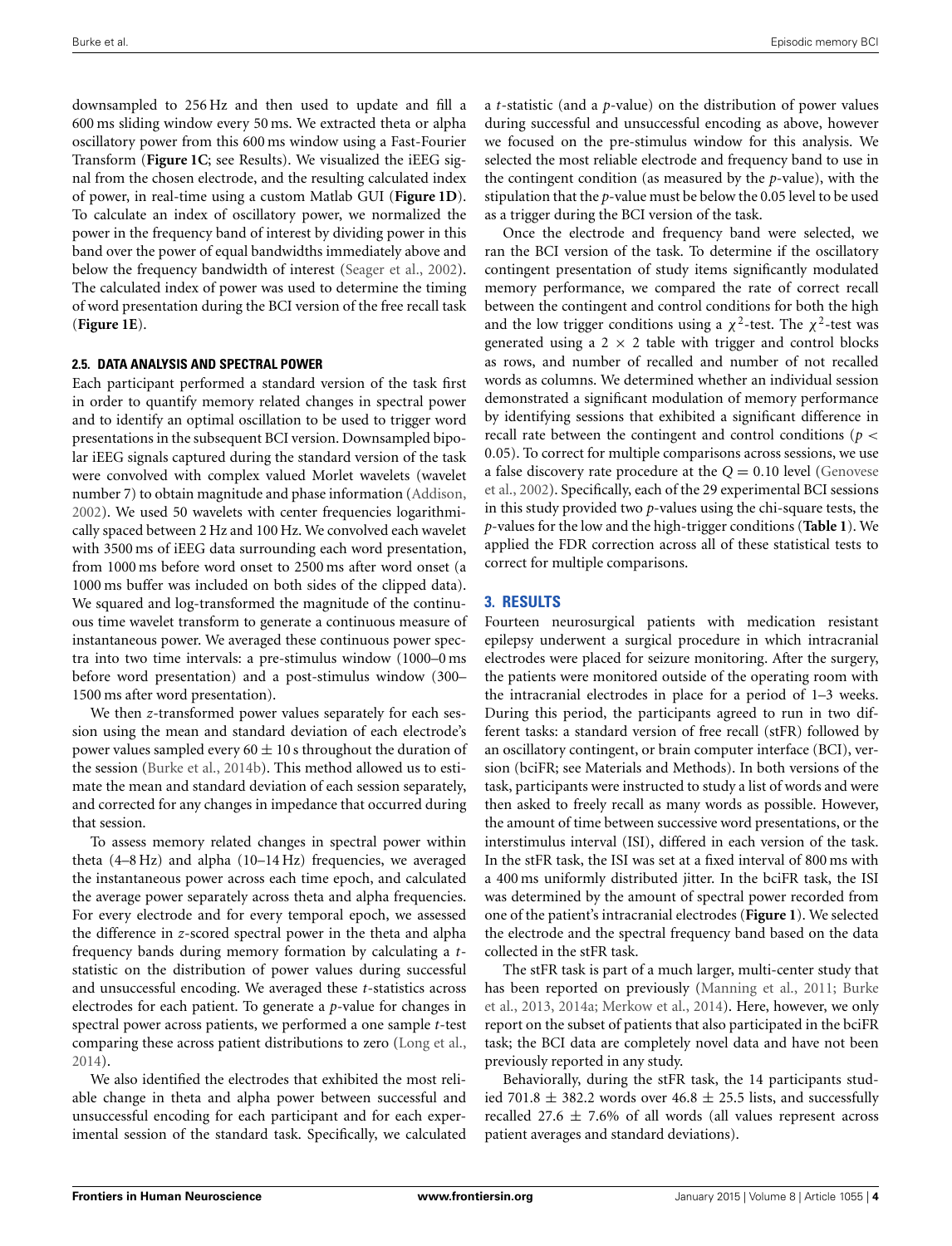#### <span id="page-4-0"></span>**Table 1 | Results of the bciFR task.**

| <b>Patient</b> | <b>Session</b> | Freq         | Location      | HI Trig | <b>HI Cntl</b> | Chi          | LO Trig | LO Cntl | Chi          |
|----------------|----------------|--------------|---------------|---------|----------------|--------------|---------|---------|--------------|
|                | $\mathbf{1}$   | $\theta^+$   | L. PHC        | 21/50   | 21/50          | 0.00(1.00)   | 20/50   | 16/50   | 0.69(0.40)   |
|                | $\overline{c}$ | $\theta^+$   | L. PHC        | 22/50   | 15/50          | 2.10(0.15)   | 21/50   | 27/50   | 1.44(0.23)   |
| 1              | 3              | $\theta^+$   | L. PHC        | 23/50   | 13/50          | 4.34(0.04)   | 16/50   | 26/50   | 4.11 (0.04)  |
|                | 4              | $\theta^+$   | L. PHC        | 18/50   | 20/50          | 0.17(0.68)   | 18/50   | 8/50    | 5.20(0.023)  |
|                | 5              | $\theta^+$   | L. PHC        | 11/50   | 23/50          | 6.42(0.011)  | 18/50   | 33/50   | 9.00(0.003)  |
|                | $\mathbf{1}$   | $\theta^+$   | L. Inf. Temp  | 26/50   | 30/50          | 0.65(0.420)  | 27/50   | 19/50   | 2.58 (0.109) |
| $\overline{2}$ | 2              | $\theta^+$   | L. Inf. Temp  | 20/50   | 23/50          | 0.37(0.420)  | 21/50   | 21/50   | 0.00(1.000)  |
|                | 3              | $\theta^+$   | L. Inf. Temp  | 17/50   | 20/50          | 0.39(0.534)  | 37/50   | 28/50   | 3.56 (0.059) |
| 3              | 1              | $\alpha^+$   | R. Parsorb    | 20/50   | 15/50          | 1.20(0.295)  | 13/50   | 9/50    | 0.93(0.334)  |
|                | $\overline{c}$ | $\theta^+$   | R. Inf. Temp. | 14/50   | 17/50          | 0.42(0.517)  | 13/50   | 13/50   | 0.00(1.000)  |
| 4              | $\mathbf{1}$   | $\theta^+$   | R. Inf. Temp. | 20/50   | 26/50          | 1.45(0.229)  | 27/50   | 23/50   | 0.64(0.424)  |
| 5              | $\mathbf{1}$   | $\alpha^{-}$ | R. Sup. Marg. | 19/50   | 29/50          | 4.01 (0.045) | 25/50   | 30/50   | 1.01(0.315)  |
| 6              | $\mathbf{1}$   | $\theta^-$   | R. Orb. Fr.   | 19/50   | 17/50          | 0.17(0.677)  | 28/50   | 21/50   | 1.96 (0.161) |
| $\overline{7}$ | $\mathbf{1}$   | $\theta^+$   | L. STS        | 37/50   | 36/50          | 0.05(0.822)  | 23/40   | 27/40   | 0.85(0.356)  |
| 8              | $\mathbf{1}$   | $\theta^+$   | R. Sup. Temp  | 36/50   | 31/50          | 1.13 (0.288) | 29/50   | 32/50   | 0.38(0.539)  |
| 9              | $\mathbf{1}$   | $\theta^-$   | R. Sup. Marg  | 41/50   | 43/50          | 0.30(0.585)  | 42/50   | 47/50   | 2.55(0.110)  |
|                | $\mathbf{1}$   | $\theta^-$   | L. Sup. Fr.   | 24/50   | 13/50          | 5.19 (0.023) | 15/50   | 20/50   | 1.10(0.295)  |
|                | 2              | $\theta^-$   | L. Sup. Fr.   | 20/50   | 26/50          | 1.45 (0.229) | 23/50   | 21/50   | 0.16(0.687)  |
| 10             | 3              | $\theta^-$   | L. Sup. Fr.   | 24/50   | 21/50          | 0.36(0.547)  | 16/40   | 20/40   | 0.81 (0.369) |
|                | 4              | $\theta^-$   | L. Sup. Fr.   | 21/50   | 22/50          | 0.04(0.840)  | 25/50   | 19/50   | 1.46(0.227)  |
|                | 5              | $\theta^-$   | L. Sup. Fr.   | 19/50   | 23/50          | 0.66(0.418)  | 28/50   | 27/50   | 0.04(0.841)  |
| 11             | $\mathbf{1}$   | $\theta^+$   | L. Sup. Fr.   | 21/50   | 17/50          | 0.68(0.410)  | 15/50   | 10/50   | 1.33 (0.248) |
| 12             | 1              | $\alpha^{-}$ | R. Sup. Marg  | 39/50   | 24/50          | 9.65(0.002)  | 25/50   | 23/50   | 0.16(0.689)  |
|                | 2              | $\alpha^{-}$ | R. Sup. Marg  | 26/50   | 31/50          | 1.02(0.313)  | 44/50   | 38/50   | 2.44 (0.118) |
|                | 3              | $\alpha^{-}$ | R. Sup. Marg  | 44/50   | 39/50          | 1.77(0.183)  | 40/50   | 45/50   | 1.96 (0.164) |
|                | 4              | $\alpha^{-}$ | R Sup. Marg   | 40/50   | 39/50          | 0.06(0.806)  | 43/50   | 43/50   | 0.00(1.000)  |
| 13             | $\mathbf{1}$   | $\alpha^+$   | R. Hipp       | 26/50   | 38/50          | 6.25(0.012)  | 38/50   | 33/50   | 1.21(0.271)  |
|                | $\overline{2}$ | $\alpha^+$   | R. Hipp       | 36/50   | 33/50          | 0.42(0.517)  | 36/50   | 35/50   | 0.05(0.826)  |
| 14             | $\mathbf{1}$   | $\theta^-$   | L. FG         | 20/50   | 18/50          | 0.17(0.680)  | 22/50   | 33/50   | 4.89 (0.027) |

*In the table, the results of the bciFR task are shown for each session from each patient. The number of correctly recalled words (out of the total number of words) is displayed for the high trigger blocks (HI Trig) and the low trigger blocks (LO Trig), as well as for the associated control conditions (HI Cntl and LO Cntl). The χ<sup>2</sup> statistic is shown (Chi), which tested whether the frequency of the recalled words and the not-recalled words differ from one another in the trigger and control conditions. The green boxes represent sessions that displayed modulation of behavioral performance (p < 0.05), and the orange boxes represent sessions that survived correction for multiple comparisons (FDR q* = *0.10). Freq, frequency band used in the bciFR task (either alpha or theta). The* + *and* − *indicate whether the pre-stimulus effect was an increase or a decrease in power during the pre-stimulus interval. L, Left; R, Right; PHC, parahippocampal cortex; Hipp, hippocampus; Temp, temporal; Inf, inferior; Sup, Superior; Parsorb, parsorbitalis; Marg, Marginal; Orb Fr, Orbital Frontal; STS, Superior Temporal Sulcus; FG, Fusiform Gyrus.*

Electrophysiologically, we separated the stFR task in two time windows: the post-stimulus and the pre-stimulus intervals. In the post-stimulus time interval (300–1500 ms after word presentation), we calculated spectral power values for all word presentation periods, for each frequency, electrode, and patient (see Materials and Methods). We compared these power values for words that were subsequently recalled and words that were

not recalled [\(Paller and Wagner](#page-8-37), [2002](#page-8-37)). We found that, independent of anatomical location, successful encoding is associated with an overall increase in high-frequency activity and a decrease in low-frequency activity (**[Figure 2A](#page-5-0)**). This result actually reflects a highly dynamic modulation of spectral power that occurs during successful encoding, which was shown using a larger number of patients in the stFR task [\(Burke et al., 2014a](#page-8-36)). Next, we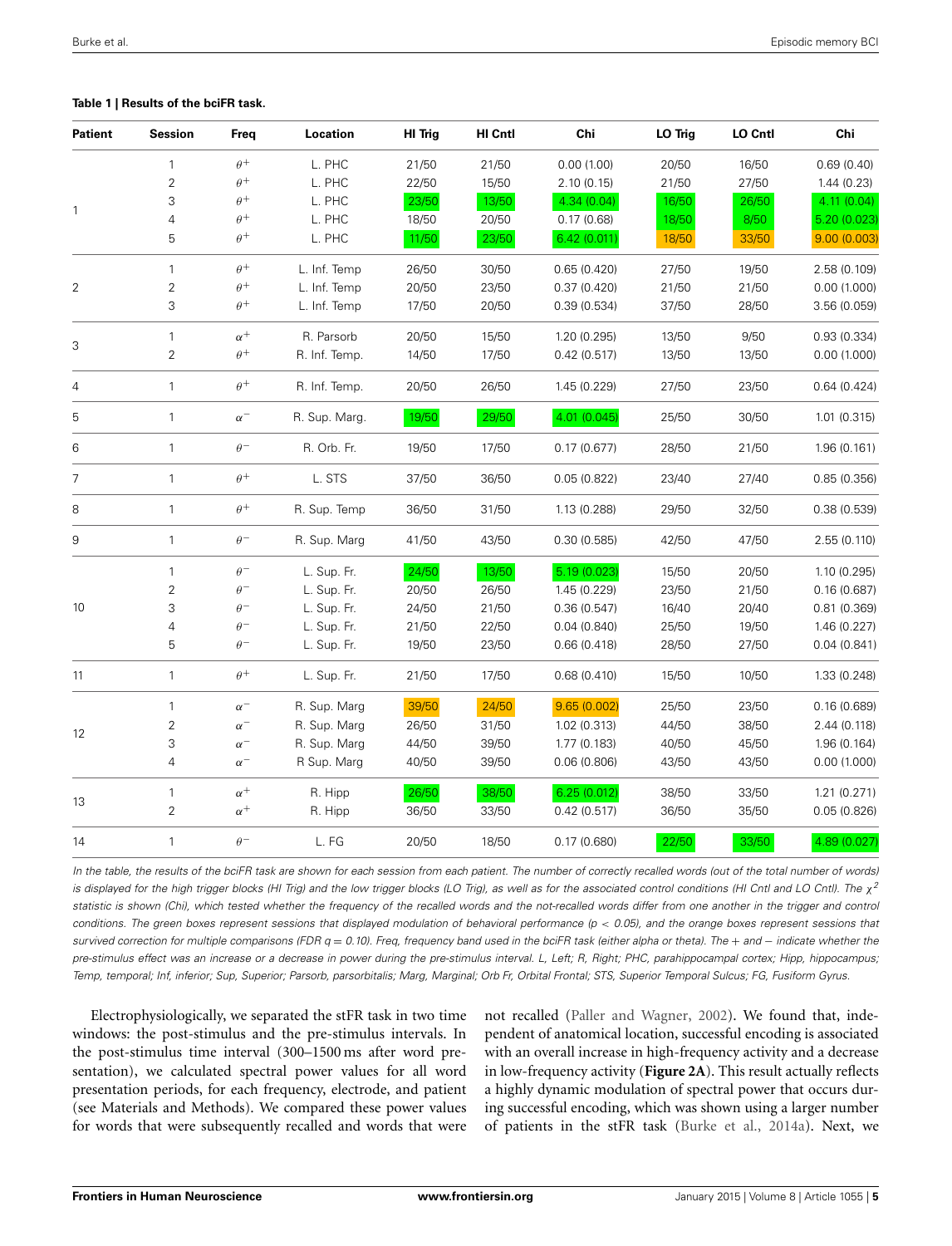

<span id="page-5-0"></span>showed this effect by counting the number of electrodes showing a modulation of spectral power ( $p < 0.05$ ) during successful encoding.

The results in **[Figures 2A,B](#page-5-0)** are consistent with previous reports, and show that the memory results from the subset of pati[ents in this dataset generalize to the overall population \(](#page-8-36)Burke et al., [2014a;](#page-8-36) [Long et al., 2014](#page-8-34)). However, we were primarily interested in the pre-stimulus interval (0–1000 ms before word presentation), because activity from the pre-stimulus interval could be used to drive the BCI version of the task. In **[Figures 2C,D](#page-5-0)**, we repeated the analyses described above for the pre-stimulus interval. We find that, first, there is not an overall modulation of spectral power that correlated with successful encoding in the pre-stimulus interval (**[Figure 2C](#page-5-0)**). Second, although there was not an overall effect across all patients and brain regions in the pre-stimulus interval, we did find that there were a few electrodes that showed a significant modulation of theta/alpha power (**[Figure 2D](#page-5-0)**). Finally, we performed the analysis in **[Figure 2](#page-5-0)** separately for various anatomical regions (see Supplementary Material).

Even though there was not a reliable uni-variate spectral modulation in the pre-stimulus interval that correlated with successful memory encoding, **[Figure 2D](#page-5-0)** shows that there were certain electrodes that showed a modulation of theta/alpha power during the pre-stimulus period. We therefore used the stFR task to isolate individual electrodes that displayed the most reliable modulation of theta/alpha power in the pre-stimulus interval. **[Figure 3](#page-5-1)** displays two such examples, one of which shows an overall positive theta effect (more theta power during successful



box marks the theta frequency range. The horizontal lines mark the  $p = 0.05$ significance level. **(B)** The histogram displays the number of electrodes that showed a statistically reliable ( $p < 0.05$ ) modulation of power during the post-stimulus interval. The horizontal line shows the number of electrodes that should be expected to be significant by chance at the  $p = 0.05$  level. Panels (C,D) show identical plots for the pre-stimulus interval (0-1000 ms).



<span id="page-5-1"></span>**FIGURE 3 | Example electrodes showing changes in theta during the pre-stimulus time interval. Panels (A,B)** show example electrodes in two different patients that displayed marked modulations of theta power in the pre-stimulus interval during successful encoding. The electrodes were taken from the rostral mid-frontal region and the superior frontal region, respectively. The errorbars reflect standard errors on the mean, and the red and blue lines represent power during successful and unsuccessful encoding.

encoding; **[Figure 3A](#page-5-1)**) and the other of which shows an overall negative theta effect (less theta power during successful encoding; **[Figure 3B](#page-5-1)**).

Our goal was to identify if these individual pre-stimulus electrode fluctuations could be used to modulate memory performance. To do that, we identified an electrode in each participant that exhibited the largest difference (*t*-statistic) in theta or alpha oscillatory power between successful and unsuccessful encoding during the pre-stimulus period. **[Table 1](#page-4-0)** gives a list of the patients who participated in the bciFR task, and the electrodes (including the location) for each patient that we identified as the most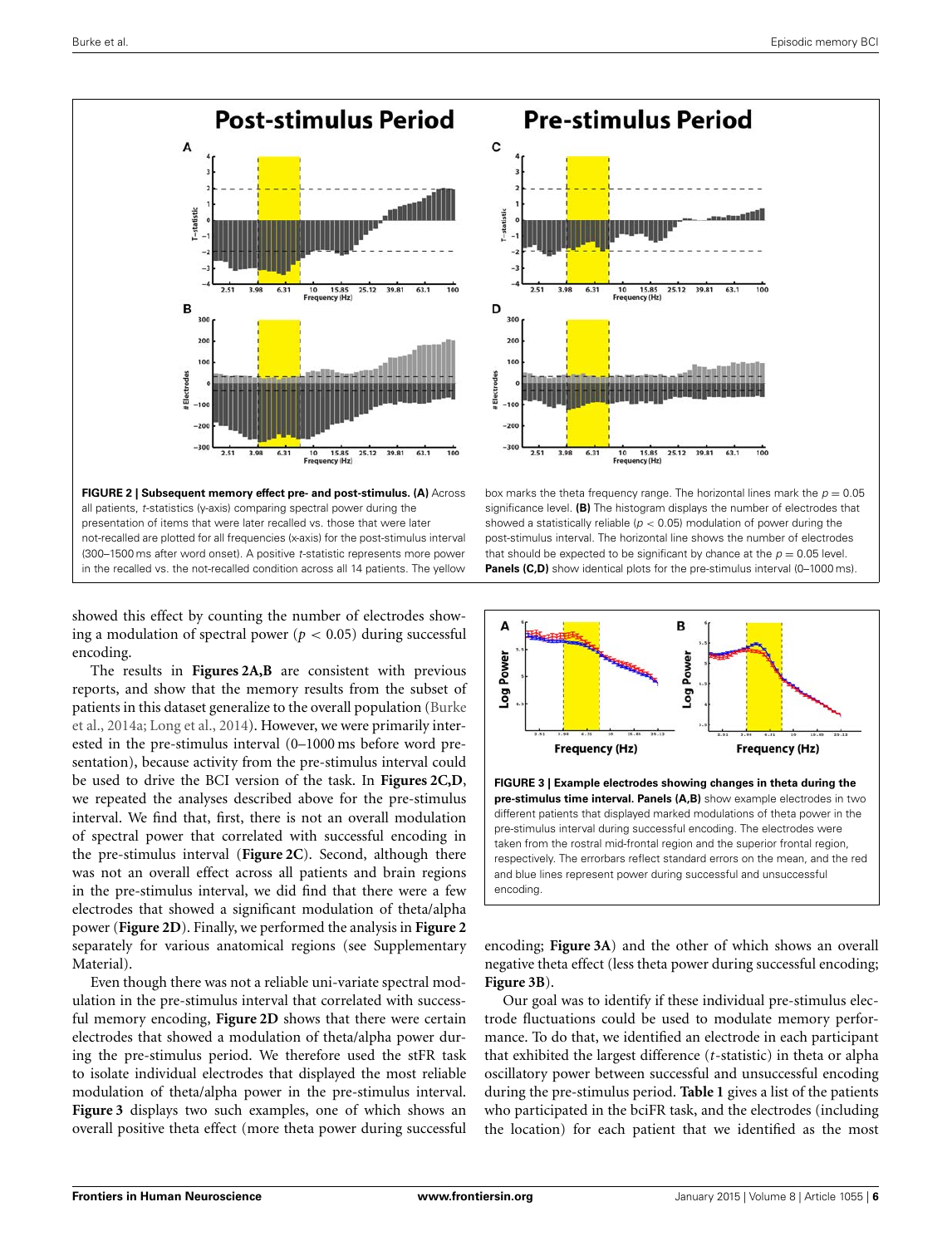reliable increases in theta/alpha power for each patient. The table lists whether the theta or the alpha band was the most reliable pre-stimulus modulation and the direction of the effect.

Having identified a pre-stimulus marker for memory encoding, participants next performed the bciFR task in which we integrated real-time data acquisition and analysis into the experiment (**[Figure 1](#page-2-0)**). During the task, we acquired iEEG signals in real-time from the identified electrode and stored this signal in a 600 ms sliding window, updated every 50 ms. We calculated an index of oscillatory power in the identified frequency band of interest by comparing the ratio of the power within the identified band to the power in adjacent frequency bands (see Materials and Methods) [\(Seager et al.](#page-9-10), [2002](#page-9-10)). We used this index to trigger subsequent word presentation in the oscillatory contingent condition of the task. In one block of each experimental session, we triggered word presentation when this index exceeded a pre-determined threshold during the contingent condition (see Materials and Methods). In the second block of each session, we triggered word presentation when this index decreased below this threshold. During control conditions in each experimental block, we used the recorded ISIs during the contingent condition to present word items, regardless of oscillatory power recorded in that electrode. This controlled for the variable timing between word presentations.

To confirm that our real-time system triggered word presentation only during the presence of the identified oscillatory marker in the contingent conditions, we examined the average *z*-scored oscillatory power during all word presentations in the contingent condition. In one participant, we triggered word presentation off of alpha oscillatory power (Patient 12 in **[Table 1](#page-4-0)**). We used this marker to trigger word presentation during the contingent conditions of the BCI version of the task. *Post-hoc* analysis of the average oscillatory power in the contingent conditions indeed revealed that word presentation was preceded by increases or decreases in alpha oscillatory power when increases or decreases, respectively, of the calculated index of power were used to trigger word presentation (**[Figure 4A](#page-6-0)**). In a second participant, we identified an electrode that demonstrated a modulation of theta oscillatory power during the pre-stimulus encoding period in the standard version of the task (Patient 10; **[Table 1](#page-4-0)**). Similarly, *post-hoc* analysis of the average *z*-scored oscillatory power surrounding word presentation during the contingent conditions revealed increases or decreases in theta oscillatory power preceding word presentation in the contingent conditions of each experimental block (**[Figure 4B](#page-6-0)**).

If modulations of pre-stimulus theta and alpha oscillatory activity identified in the standard version of the task are causally related to memory, then we hypothesized that words presented during the presence of these oscillations should be remembered more frequently than words presented at random times. We captured behavioral data from 29 sessions of the BCI version of the task across 14 participants.

Our goal was to modulate memory performance in all patients by first recording activity that correlated with memory encoding, and then use that activity to trigger the presentation of words in a BCI task. Upon implementation, the BCI that we constructed did not modulate memory performance in every patient. However,



<span id="page-6-0"></span>

we did find that the number of experimental sessions in which we elicited a reliable difference ( $p < 0.05$ ;  $\chi^2$ -test; see Materials and Methods) in memory performance using the contingent presentation of stimuli was significantly greater than the number of sessions expected by chance (**[Table 1](#page-4-0)**). In the table, the orange boxes represent four sessions that displayed modulation of behavioral performance after correcting for multiple comparisons using an FDR correction ( $q = 0.10$ ). The green boxes represents a session that trended toward significance ( $p < 0.05$ ), but did not survive multiple comparison correction. In total, 10 sessions showed modulation of memory performance at the  $p = 0.05$  level, which was more than expected by chance at this significance level. In summary, although our results did not reliably demonstrate improvement in memory performance, they do support the claim that pre-stimulus iEEG confers information about the memory encoding state in some subjects.

#### **4. DISCUSSION**

Neural oscillations have been hypothesized to play a mechanistic role in episodic memory formation, however the link between oscillations and memory formation has been largely established by correlational studies. In such studies, memory performance is recorded and used to partition electrophysiological activity into high and low mnemonic states; then the activity in each state is compared to find oscillations that co-vary with memory function. Using this approach, theta/alpha activity in the prestimulus interval has been linked to memory formation. If such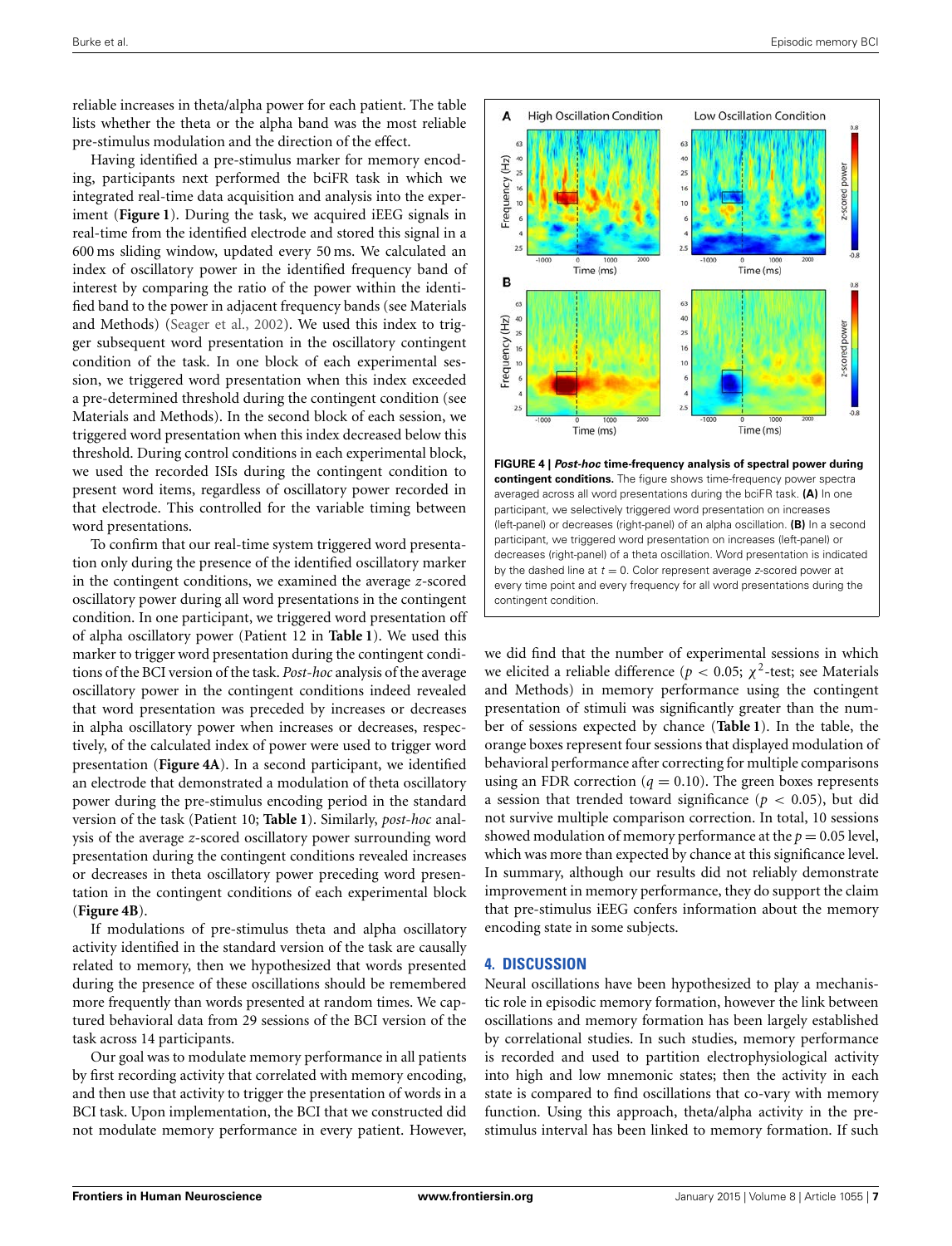activity plays a mechanistic role in memory formation, then it could be induced to give an individual a "memory boost" for an arbitrary set of items. For example, an elderly patient could give themselves a *boost* before they encode where they parked their car, or when their physician tells them how to use their medications. Such technology would have a major impact on the ability of a patient with pathological memory loss to perform activities of daily living.

A key step in the development of such technology is to investigate whether pre-stimulus theta/alpha activity plays a mechanistic role in memory function, or whether such activity is a mere epiphenomenon. In order to accomplish this first step, we constructed the BCI in **[Figure 1](#page-2-0)** to poll for theta/alpha oscillations in real-time and link them to an episodic memory task. We found that pre-stimulus theta/alpha oscillations were able to boost memory encoding reliably in a limited number of patients/sessions. The fact that a few sessions were successfully modulated by spectral activity in the theta/alpha bands is an important proof-of-principle that, in select cases, the BCI approach to enhance memory formation is feasible. Of note, 6/10 sessions that exhibited a modulation of memory performance  $(p < 0.05)$  were triggered off of contacts in the medial temporal lobe (MTL; **[Table 1](#page-4-0)**). More research is needed to assess whether the MTL has a greater capacity for memory modulation then other regions.

Across all patients, the effect was too variable to be implemented as a mnemonic device. Understanding and reducing this variability represents the main hurdle in the realization of a mnemonic BCI to enhance memory formation, and should be the focus of future research. One source of variability is that participants likely have more than one strategy to form memories. This is especially true during free recall in which memories are retrieved using a set of internal memory cues. Because these internal memory cues are unconstrained, a variety of factors during encoding can influence the probability of later free recall. As a result, memory encoding in free recall is very complex [\(Howard and Kahana](#page-8-31), [1999](#page-8-31)); there is a well-documented encoding advantage for early-list items [\(Murdock, 1962\)](#page-8-38), late-list items [\(Postman and Phillips](#page-9-11), [1965](#page-9-11)), items nearby in list position [\(Kahana](#page-8-39)[,](#page-9-12) [1996](#page-8-39)[\), and items nearby in semantic meaning \(](#page-9-12)Romney et al., [1993\)](#page-9-12).

Behavioral studies have shown that participants use a combination of these encoding strategies to remember the items, and such strategies are antagonistic. For example, the more a person recalls words using a temporal encoding strategy, the less likely they are to use a semantic encoding strategy [\(Healey et al.](#page-8-40), [2014](#page-8-40)). In addition, many of these behavioral effects have different neurophysiological correlates [\(Sederberg et al.](#page-9-13), [2006](#page-9-13); [Long et al.](#page-8-41), [2010;](#page-8-41) [Staudigl and Hanslmayr, 2013;](#page-9-14) [Serruya et al.](#page-9-15), [2014\)](#page-9-15). For example, if theta acti[vity](#page-9-14) [reflects](#page-9-14) [a](#page-9-14) [temporal](#page-9-14) [encoding](#page-9-14) [strategy](#page-9-14) [\(](#page-9-14)Staudigl and Hanslmayr, [2013\)](#page-9-14), then reducing theta activity could simply force the individual to rely on semantic encoding strategies, leaving the overall rate of recall intact. This may explain why triggering off of theta power may not impact overall recall ability. Another example of variability is the issue of whether theta increases or decreases predict memory formation. The amount that decreases in theta power actually enhance human memory

encoding may ultimately explain much of the variance in these data, and future research should more firmly link how theta oscillations relate to human memory [\(Hanslmayr and Staudigl](#page-8-42), [2014](#page-8-42)).

Finally, we note that although this study used iEEG to trigger word presentation, we recognize that other studies have found non-invasively recorded MTL theta activity is increased before the presentation of items that are later successfully encoded [\(Guderian et al.](#page-8-13), [2009\)](#page-8-13). However, surface recordings are limited in their spatial resolution. Using iEEG, we can identify predictive markers for subsequent encoding with good spatial specificity. Furthermore, depth electrodes enable the identification of prestimulus activity within structures such as the hippocampus, which may be a more effective target for enhancing memory function. Future studies would be well-served to explore these possibilities using surface recordings, but it still remains unclear whether the limited spatial resolution offered by these recordings will afford sufficient specificity to predict subsequent memory encoding, and may involve source localization procedures to target markers of encoding with greater fidelity.

In conclusion, here we have linked pre-stimulus theta/alpha oscillations, which have been previously correlated with the ability to encode memories, to the act of forming a memory. If such oscillations play a mechanistic role in encoding, then their presence should boost memory formation. We found that, although theta oscillations were able to improve memory in a few sessions, the result was not consistently observed across all participants. The main utility of this work is that it is the first device, to our knowledge, to use iEEG in a BCI to enhance memory. This provides a proof-of-principle that a BCI driven off of chronically implanted electrodes could serve as a "memory boosting" device.

#### **AUTHOR CONTRIBUTIONS**

John F. Burke, Kareem A. Zaghloul, Joshua Jacobs, and Michael J. Kahana designed research; John F. Burke and Maxwell B. Merkow performed research; John F. Burke, Kareem A. Zaghloul, and Maxwell B. Merkow analyzed data; John F. Burke, Kareem A. Zaghloul, Joshua Jacobs, Maxwell B. Merkow, and Michael J. Kahana wrote the paper.

#### **FUNDING**

This work was supported by National Institutes of Health grant R21NS067316 and the Dana Foundation.

#### **ACKNOWLEDGEMENT**

We thank Dale H. Wyeth and Edmund Wyeth for technical assistance at Thomas Jefferson Hospital; Ashwin G. Ramayya, Jeremy R. Manning, Emily A. Rosenberg, and Ryan B. Williams for helpful discussion and input. The authors declare no competing financial interests. We are indebted to all patients who have selflessly volunteered their time to participate in our study.

#### **SUPPLEMENTARY MATERIAL**

The Supplementary Material for this article can be found online at: [http://www.frontiersin.org/journal/10.3389/fnhum.](http://www.frontiersin.org/journal/10.3389/fnhum.2014.01055/abstract) [2014.01055/abstract](http://www.frontiersin.org/journal/10.3389/fnhum.2014.01055/abstract)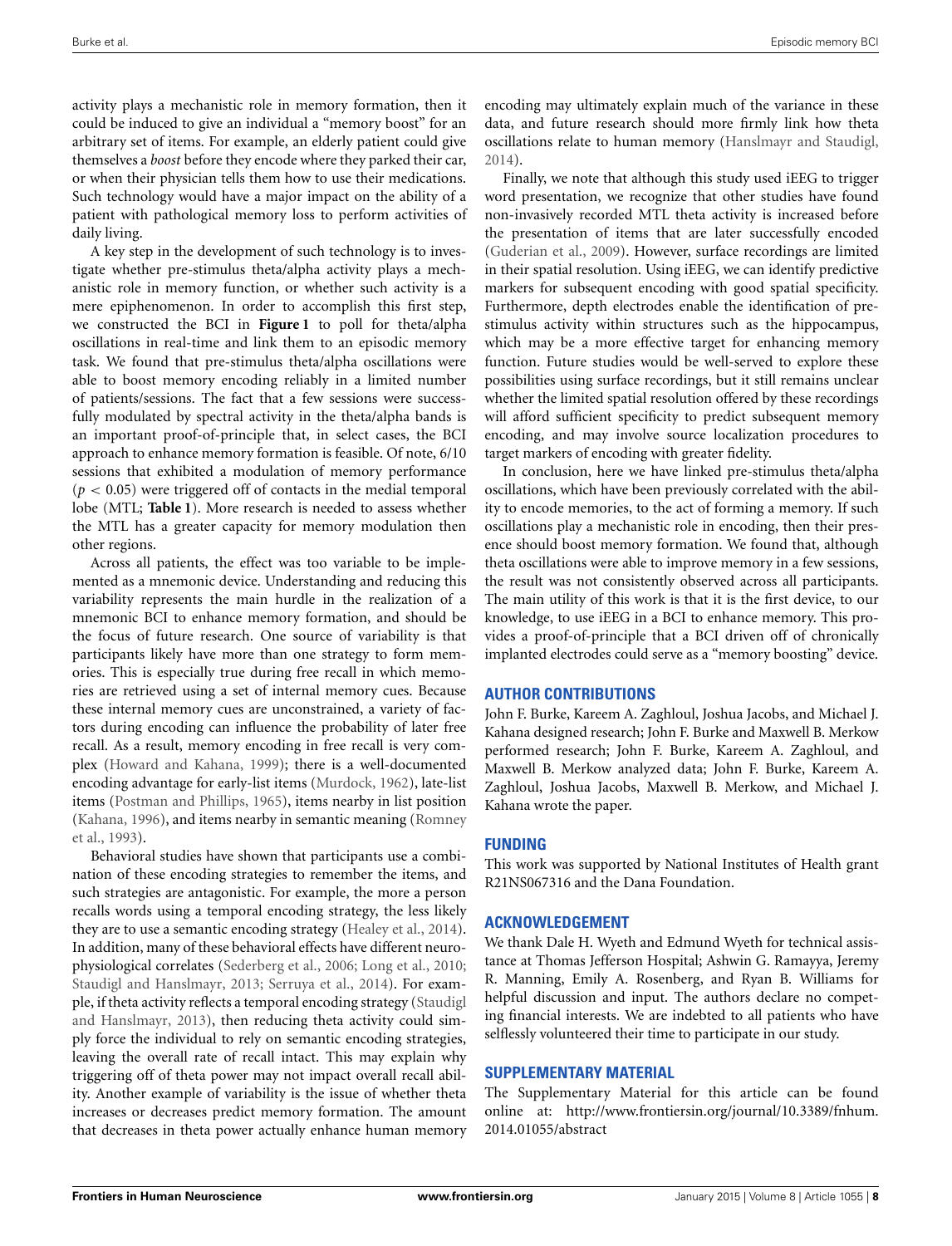#### **REFERENCES**

- <span id="page-8-18"></span>Adcock, R., Thangavel, A., Whitfield-Gabrieli, S., Knutson, B., and Gabrieli, J. D. E. (2006). Reward-motivated learning: mesolimbic activation precedes memory formation. *Neuron* 50, 507–517. doi: 10.1016/j.neuron.2006.03.036
- <span id="page-8-17"></span>Addante, R. J., Watrous, A. J., Yonelinas, A. P., Ekstrom, A. D., and Ranganath, C. (2011). Prestimulus theta activity predicts correct source memory retrieval. *Proc. Natl. Acad. Sci. U.S.A.* 108, 10702–10707. doi: 10.1073/pnas.1014528108
- <span id="page-8-32"></span>Addison, P. S. (2002). *The Illustrated Wavelet Transform Handbook: Introductory Theory and Applications in Science, Engineering, Medicine and Finance.* Bristol: Institute of Physics Publishing. doi: 10.1887/0750306920
- <span id="page-8-10"></span>Anderson, K. L., Rajagovindan, R., Ghacibeh, G., Meador, K. J., and Ding, M. (2010). Theta oscillations mediate interaction between prefrontal cortex and medial temporal lobe in human memory. *Cereb. Cortex* 20, 1604–1612. doi: 10.1093/cercor/bhp223
- <span id="page-8-2"></span>Basar, E., Basar-Eroglu, C., Karakas, S., and Schurmann, M. (1999). Are cognitive processes manifested in event-related gamma, alpha, theta, and delta oscillations in the EEG. *Neurosci. Lett.* 259, 165–168. doi: 10.1016/S0304-3940(98)00934-3
- <span id="page-8-28"></span>Berger, T. W., Hampson, R. E., Song, D., Goonawardena, A., Marmarelis, V. Z., and Deadwyler, S. A. (2011). A cortical neural prosthesis for restoring and enhancing memory. *J. Neural Eng.* 8:046017. doi: 10.1088/1741-2560/8/4/046017
- <span id="page-8-36"></span>Burke, J. F., Long, N. M., Zaghloul, K. A., Sharan, A. D., Sperling, M. R., and Kahana, M. J. (2014a). Human intracranial high-frequency activity maps episodic memory formation in space and time. *Neuroimage* 85, 834–843. doi: 10.1016/j.neuroimage.2013.06.067
- <span id="page-8-33"></span>Burke, J. F., Sharan, A. D., Sperling, M. R., Ramayya, A. G., Evans, J. J., Healey, M. K., et al. (2014b). Theta and high-frequency activity mark spontaneous recall of episodic memories. *J. Neurosci.* 34, 11355–11365. doi: 10.1523/JNEUROSCI.2654-13.2014
- <span id="page-8-11"></span>Burke, J. F., Zaghloul, K. A., Jacobs, J., Williams, R. B., Sperling, M. R., Sharan, A. D., et al. (2013). Synchronous and asynchronous theta and gamma activity during episodic memory formation. *J. Neurosci.* 33, 292–304. doi: 10.1523/JNEUROSCI.2057-12.2013
- <span id="page-8-22"></span>Driver, J., and Frith, C. (2000). Shifting baselines in attention research. *Nat. Rev. Neurosci.* 1, 147–148. doi: 10.1038/35039083
- <span id="page-8-0"></span>Ebbinghaus, H. (1885/1913). *On Memory: A Contribution to Experimental Psychology*. New York, NY: Teachers College, Columbia University.
- <span id="page-8-9"></span>Fell, J., Klaver, P., Elfadil, H., Schaller, C., Elger, C. E., and Fernandez, G. (2003). Rhinal-hippocampal theta coherence during declarative memory formation: interaction with gamma synchronization? *Eur. J. Neurosci.* 17, 1082–1088. doi: 10.1046/j.1460-9568.2003.02522.x
- <span id="page-8-7"></span>Fell, J., Klaver, P., Lehnertz, K., Grunwald, T., Schaller, C., Elger, C. E., et al. (2001). Human memory formation is accompanied by rhinal-hippocampal coupling and decoupling. *Nat. Neurosci.* 4, 1259–1264. doi: 10.1038/nn759
- <span id="page-8-14"></span>Fell, J., Ludowig, E., Staresina, B., Wagner, T., Kranz, T., Elger, C. E., et al. (2011). Medial temporal theta/alpha power enhancement precedes successful memory encoding: evidence based on intracranial eeg. *J. Neurosci.* 31, 5392–5397. doi: 10.1523/JNEUROSCI.3668-10.2011
- <span id="page-8-30"></span>Geller, A. S., Schleifer, I. K., Sederberg, P. B., Jacobs, J., and Kahana, M. J. (2007). PyEPL: a cross-platform experiment-programming library. *Behav. Res. Methods* 39, 950–958. doi: 10.3758/BF03192990
- <span id="page-8-35"></span>Genovese, C. R., Lazar, N. A., and Nichols, T. E. (2002). Thresholding of statistical maps in functional neuroimaging using the false discovery rate. *Neuroimage* 15, 870–878. doi: 10.1006/nimg.2001.1037
- <span id="page-8-29"></span>Griffin, A. L., Yukiko, A., Darling, R. D., and Berry, S. D. (2004). Theta-contingent trial presentation accelerates learning rate and enhances hippocampal plasticity during trace eyeblink conditioning. *Behav. Neurosci.* 118, 403–411. doi: 10.1037/0735-7044.118.2.403
- <span id="page-8-20"></span>Gruber, M. J., and Otten, L. J. (2010). Voluntary control over prestimulus activity related to encoding. *J. Neurosci.* 30, 9793–9800. doi: 10.1523/JNEUROSCI.0915- 10.2010
- <span id="page-8-13"></span>Guderian, S., Schott, B., Richardson-Klavehn, A., and Duzel, E. (2009). Medial temporal theta state before an event predicts episodic encoding success in humans. *Proc. Natl. Acad. Sci. U.S.A.* 106, 5365. doi: 10.1073/pnas.0900289106
- <span id="page-8-42"></span>Hanslmayr, S., and Staudigl, T. (2014). How brain oscillations form memories– a processing based perspective on oscillatory subsequent memory effects. *Neuroimage* 85, 648–655. doi: 10.1016/j.neuroimage.2013.05.121
- <span id="page-8-12"></span>Hanslmayr, S., Staudigl, T., and Fellner, M. (2012). Oscillatory power decreases and long-term memory: the information via desynchronization hypothesis. *Front. Hum. Neurosci.* 6:74. doi: 10.3389/fnhum.2012.00074
- <span id="page-8-15"></span>Hanslmayr, S., Volberg, G., Wimber, M., Dalal, S. S., and Greenlee, M. W. (2013). Prestimulus oscillatory phase at 7 Hz gates cortical information flow and visual perception. *Curr. Biol.* 23, 2273–2278. doi: 10.1016/j.cub.2013. 09.020
- <span id="page-8-24"></span>Hasselmo, M., and Eichenbaum, H. (2005). Hippocampal mechanisms for the context-dependent retrieval of episodes. *Neural Netw.* 18, 1172–1190. doi: 10.1016/j.neunet.2005.08.007
- <span id="page-8-23"></span>Hasselmo, M. E., Bodelon, C., and Wyble, B. P. (2002). A proposed function for hippocampal theta rhythm: separate phases of encoding and retrieval enhance reversal of prior learning. *Neural Comput.* 14, 793–817. doi: 10.1162/089976602317318965
- <span id="page-8-40"></span>Healey, M. K., Crutchley, P., and Kahana, M. J. (2014). Individual differences in memory search and their relation to intelligence. *J. Exp. Psychol. Gen.* 143, 1553–1569. doi: 10.1037/a0036306
- <span id="page-8-31"></span>Howard, M. W., and Kahana, M. J. (1999). Contextual variability and serial position effects in free recall. *J. Exp. Psychol. Learn. Mem. Cogn.* 25, 923–941. doi: 10.1037/0278-7393.25.4.923
- <span id="page-8-26"></span>Jarosiewicz, B., Chase, S. M., Fraser, G. W., Velliste, M., Kass, R. E., and Schwartz, A. B. (2008). Functional network reorganization during learning in a braincomputer interface paradigm. *Proc. Natl. Acad. Sci. U.S.A.* 105, 19486–19491. doi: 10.1073/pnas.0808113105
- <span id="page-8-39"></span>Kahana, M. J. (1996). Associative retrieval processes in free recall. *Mem. Cogn.* 24, 103–109. doi: 10.3758/BF03197276
- <span id="page-8-3"></span>Kahana, M. J. (2006). The cognitive correlates of human brain oscillations. *J. Neurosci.* 26, 1669–1672. doi: 10.1523/JNEUROSCI.3737-05c.2006
- <span id="page-8-1"></span>Kahana, M. J. (2012). *Foundations of Human Memory*. New York, NY: Oxford University Press.
- <span id="page-8-5"></span>Klimesch, W., Doppelmayr, M., Schimke, H., and Ripper, B. (1997). Theta synchronization and alpha desynchronization in a memory task. *Psychophysiology* 34, 169–176. doi: 10.1111/j.1469-8986.1997.tb02128.x
- <span id="page-8-8"></span>Lega, B., Jacobs, J., and Kahana, M. (2011). Human hippocampal theta oscillations and the formation of episodic memories. *Hippocampus* 22, 748–761. doi: 10.1002/hipo.20937
- <span id="page-8-27"></span>Legenstein, R., Chase, S. M., Schwartz, A. B., and Maass, W. (2010). A rewardmodulated hebbian learning rule can explain experimentally observed network reorganization in a brain control task. *J. Neurosci.* 30, 8400–8410. doi: 10.1523/JNEUROSCI.4284-09.2010
- <span id="page-8-21"></span>Linkenkaer-Hansen, K., Nikulin, V. V., Palva, S., Ilmoniemi, R. J., and Palva, J. M. (2004). Prestimulus oscillations enhance psychophysical performance in humans. *J. Neurosci.* 24, 10186–10190. doi: 10.1523/JNEUROSCI.2584- 04.2004
- <span id="page-8-34"></span>Long, N. M., Burke, J. F., and Kahana, M. J. (2014). Subsequent memory effect in intracranial and scalp EEG. *Neuroimage* 84, 488–494. doi: 10.1016/j.neuroimage.2013.08.052
- <span id="page-8-41"></span>Long, N. M., Öztekin, I., and Badre, D. (2010). Seperable prefrontal cortex contributions to free recall. *J. Neurosci.* 30, 10967–10976. doi: 10.1523/JNEUROSCI.2611-10.2010
- <span id="page-8-25"></span>Manning, J. R., Polyn, S. M., Baltuch, G., Litt, B., and Kahana, M. J. (2011). Oscillatory patterns in temporal lobe reveal context reinstatement during memory search. *Proc. Natl. Acad. Sci. U.S.A.* 108, 12893–12897. doi: 10.1073/pnas.1015174108
- <span id="page-8-16"></span>Merkow, M. B., Burke, J. F., Stein, J., and Kahana, M. J. (2014). Prestimulus theta in the human hippocampus predicts subsequent recognition but not recall. *Hippocampus*. 24, 1562–1569. doi: 10.1002/hipo.22335
- <span id="page-8-38"></span>Murdock, B. B. (1962). The serial position effect of free recall. *J. Exp. Psychol.* 64, 482–488. doi: 10.1037/h0045106
- <span id="page-8-4"></span>Nyhus, E., and Curran, T. (2010). Functional role of gamma and theta oscillations in episodic memory. *Neurosci. Biobehav. Rev.* 34, 1023–1035. doi: 10.1016/j.neubiorev.2009.12.014
- <span id="page-8-6"></span>Osipova, D., Takashima, A., Oostenveld, R., Fernndez, G., Maris, E., and Jensen, O. (2006). Theta and gamma oscillations predict encoding and retrieval of declarative memory. *J. Neurosci.* 26, 7523–7531. doi: 10.1523/JNEUROSCI.1948- 06.2006
- <span id="page-8-19"></span>Otten, L. J., Quayle, A. H., Akram, S., Ditewig, T. A., and Rugg, M. D. (2006). Brain activity before an event predicts later recollection. *Nat. Neurosci.* 9, 489–491. doi: 10.1038/nn1663
- <span id="page-8-37"></span>Paller, K. A., and Wagner, A. D. (2002). Observing the transformation of experience into memory. *Trends Cogn. Sci.* 6, 93–102. doi: 10.1016/S1364-6613(00) 01845-3